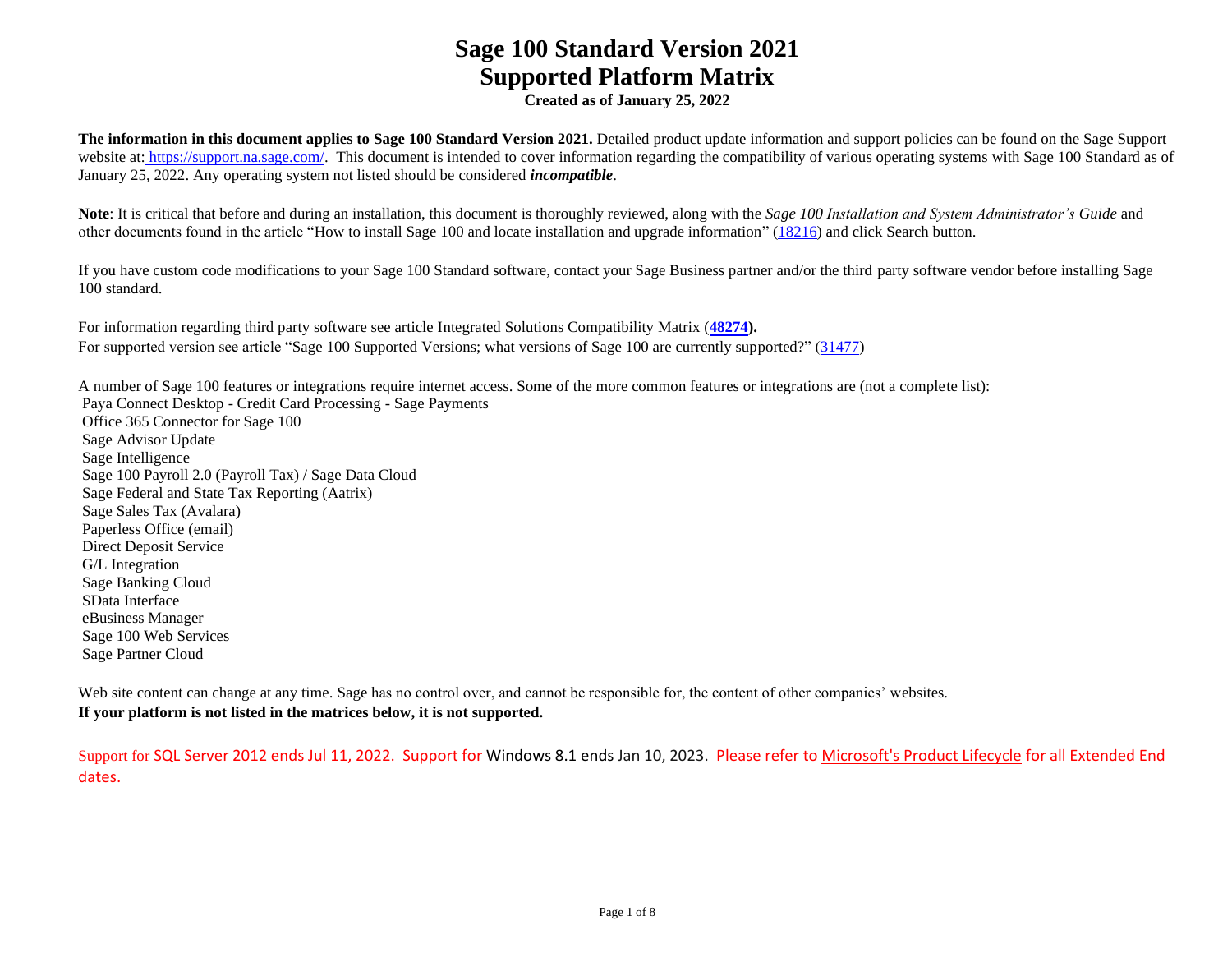| <b>Supported Workstations</b>                                                                                                       | <b>Remarks</b>                                                                                                                                                                                                                                                                 |  |  |  |
|-------------------------------------------------------------------------------------------------------------------------------------|--------------------------------------------------------------------------------------------------------------------------------------------------------------------------------------------------------------------------------------------------------------------------------|--|--|--|
| The following information applies to all standalone (single user) workstations and client workstations attached to Windows servers. |                                                                                                                                                                                                                                                                                |  |  |  |
| Windows 11<br>Pro and Enterprise                                                                                                    | <b>Notes</b><br>Peer-to-peer networks are not supported.                                                                                                                                                                                                                       |  |  |  |
| Windows 10 $(32 \text{ and } 64$ -bit)<br>Pro and Enterprise                                                                        | .NET Framework 4.7.2 is required. During installation if it is not detected, users will be prompted to install. A<br>REBOOT is required. Refer to https://docs.microsoft.com/en-us/dotnet/framework/get-started/system-requirements<br>for .NET Framework system requirements. |  |  |  |
| Windows $8.1$ (32 and $64$ -bit)<br>Pro and Enterprise                                                                              |                                                                                                                                                                                                                                                                                |  |  |  |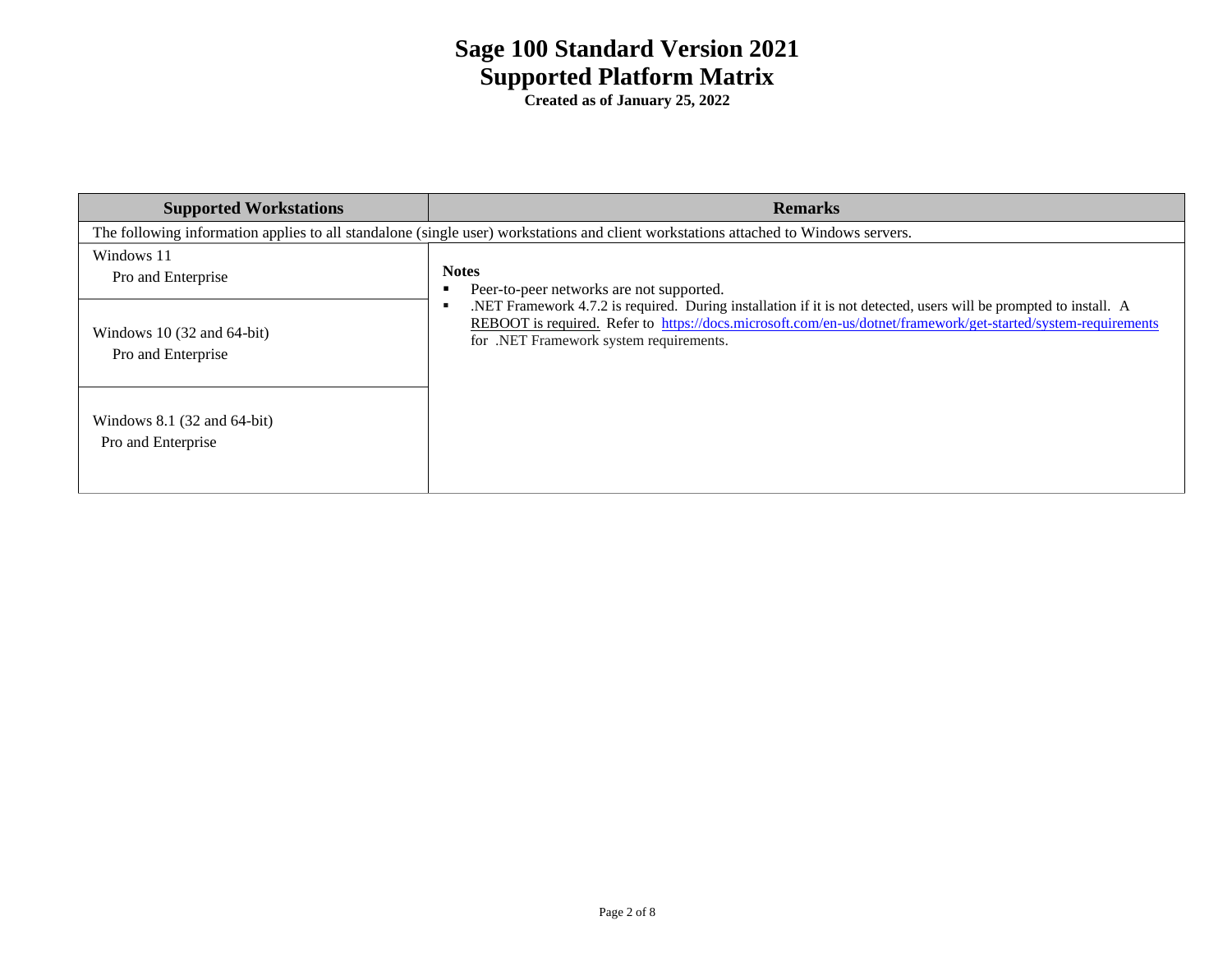| Microsoft supported servers defined as Operating System software specifically designed to be used as a network server (not peer-to-peer) |                                                                                                                                                                                                                                                                                                                                                                                                                                                                                                                                                                                                                                                                   |  |  |  |
|------------------------------------------------------------------------------------------------------------------------------------------|-------------------------------------------------------------------------------------------------------------------------------------------------------------------------------------------------------------------------------------------------------------------------------------------------------------------------------------------------------------------------------------------------------------------------------------------------------------------------------------------------------------------------------------------------------------------------------------------------------------------------------------------------------------------|--|--|--|
| <b>Supported Servers</b>                                                                                                                 | <b>Remarks</b>                                                                                                                                                                                                                                                                                                                                                                                                                                                                                                                                                                                                                                                    |  |  |  |
| Windows Server 2022 Standard and Datacenter                                                                                              | <b>Notes</b><br>If eBusiness Manager is installed, the ISAPI Plug-in must be installed manually for new Sage 100 Standard<br>П<br>installations. Running the Web Engine as a Service is not recommended at this time due to issues involving                                                                                                                                                                                                                                                                                                                                                                                                                      |  |  |  |
| Windows Server 2019 Standard and Datacenter                                                                                              | Credit Card Processing. See Knowledge Base entries 82537 and 82539 for more information.                                                                                                                                                                                                                                                                                                                                                                                                                                                                                                                                                                          |  |  |  |
| Windows Server 2016 Standard                                                                                                             | Workstations from remote sites are supported only through Remote Desktop Services or Citrix. Running Sage<br>$\blacksquare$<br>100 Standard over a Virtual Private Network (VPN) and/or a Wide Area Network (WAN) or through any other                                                                                                                                                                                                                                                                                                                                                                                                                            |  |  |  |
| Windows Server 2012 R2 (64-bit)<br>Standard<br>Windows Server 2012 (64-bit)<br>Standard                                                  | remote means is not supported.<br>The eBusiness Web Services service can only be installed on a Windows Server platform. For more<br>٠<br>information, see the eBusiness Web Services Installation Guide Webservices.pdf found by clicking the<br>Documentations directory on the Sage 100 Standard Autorun window from the installer.<br>.NET Framework 4.7.2 is required. During installation if it is not detected, users will be prompted to install. A<br>٠<br>REBOOT is required. Refer to https://docs.microsoft.com/en-us/dotnet/framework/get-started/system-requirements<br>for .NET Framework system requirements.                                     |  |  |  |
|                                                                                                                                          | <b>Recommendations</b><br>Sage 100 Standard should be installed on a dedicated member/application server. Although supported, certain<br>П                                                                                                                                                                                                                                                                                                                                                                                                                                                                                                                        |  |  |  |
|                                                                                                                                          | Windows configurations are not recommended due to possible instability and performance issues. Support<br>from Sage Customer Support may be limited in the following circumstances:<br>o Running Sage 100 Standard on a Windows Small Business Server or a Windows server acting as an<br>Active Directory domain controller managing a large number of user accounts, computer accounts,<br>group policies, organizational units, remote sites, or other network resources.<br>Running Sage 100 Standard on any server actively running other applications or services, such as e-<br>mail (for example, Exchange Server), IIS, fax programs, or other software. |  |  |  |
|                                                                                                                                          | <b>Not Supported</b><br>The items listed here are intended to be used for clarification purposes only and are not intended to represent a<br>comprehensive list of exclusions.                                                                                                                                                                                                                                                                                                                                                                                                                                                                                    |  |  |  |
|                                                                                                                                          | Using a server operating system as a Sage 100 Standard Workstation is not supported (not even as a client to<br>п<br>another server).                                                                                                                                                                                                                                                                                                                                                                                                                                                                                                                             |  |  |  |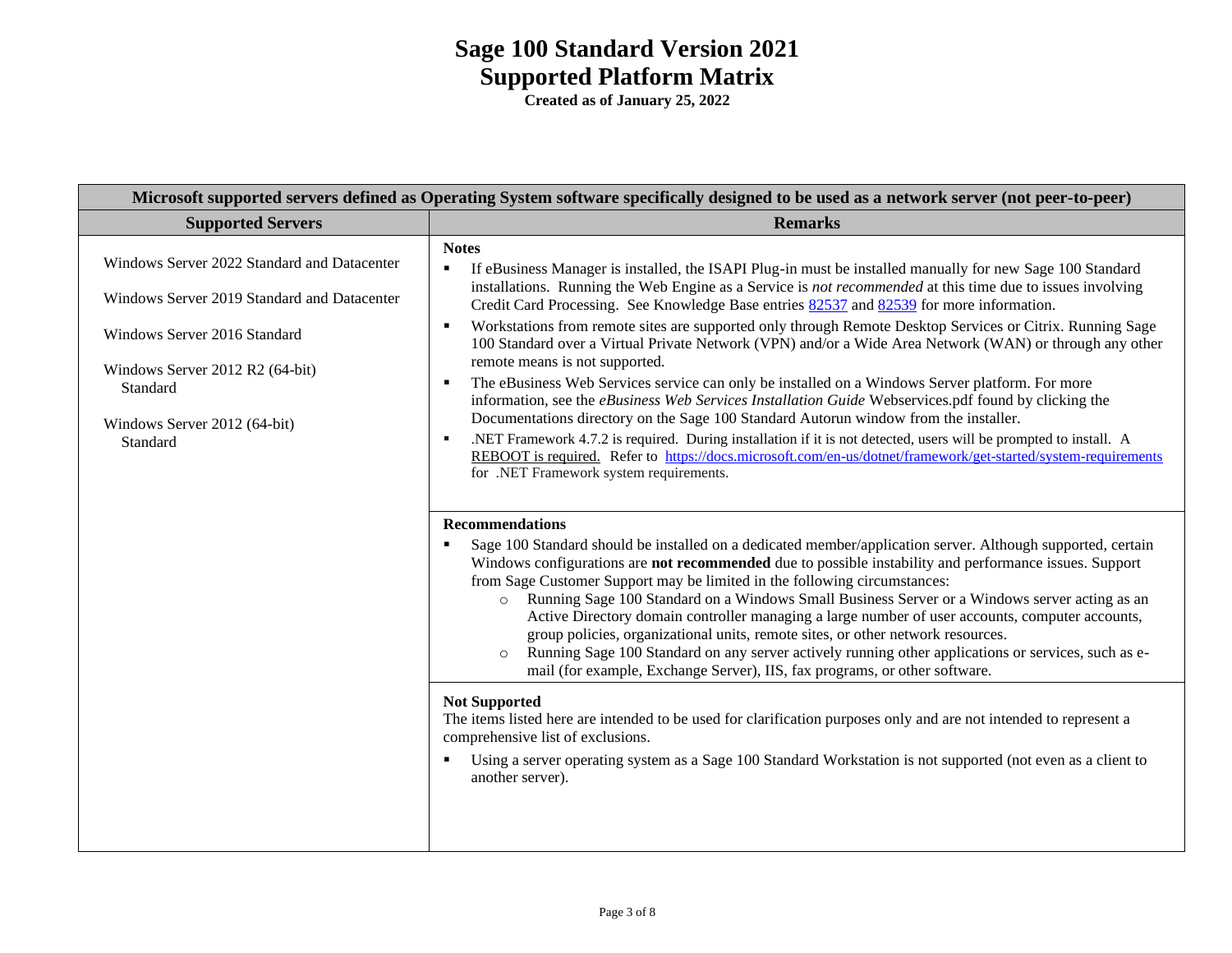| <b>SageCRM Supported Servers</b>                                                                                                           | <b>Remarks</b>                                                                                                                                                                                                                                                                                                                                                                                                                                                                                                                                                                                                                                                                                                                                                                                                                                                                                 |
|--------------------------------------------------------------------------------------------------------------------------------------------|------------------------------------------------------------------------------------------------------------------------------------------------------------------------------------------------------------------------------------------------------------------------------------------------------------------------------------------------------------------------------------------------------------------------------------------------------------------------------------------------------------------------------------------------------------------------------------------------------------------------------------------------------------------------------------------------------------------------------------------------------------------------------------------------------------------------------------------------------------------------------------------------|
| For a complete list of supported Servers refer to the<br>Software Requirements and Mobile<br>Features document at http://help.sagecrm.com/ | <b>Notes</b><br>Microsoft SQL Server is required for Sage CRM Server.<br>Sage CRM Server cannot be installed on a server running Microsoft Exchange or Lotus Notes Domino.<br><b>Outlook Plug-In for SageCRM</b><br>To install CRM Outlook Integration, download the Outlook plug-in from within CRM in the My CRM menu ><br>Preferences tab. The user must be an Administrator or Power User of the client machine to install the Outlook<br>plug-in.<br>If installing the CRM Outlook Integration in a Remote Desktop Services environment, administrator rights are<br>required on the Remote Desktop Services machine. All instances of Internet Explorer and Outlook must be closed<br>to install the plug-in. At the time of the installation, exclusive access to the server is required for each user. After<br>the plug-in is installed, administrator rights are no longer required. |
|                                                                                                                                            | CRM Outlook client integration is supported only for e-mail accounts running on Microsoft Exchange Server.<br>*Note that Sage CRM Suite does not show support for any version of Windows Datacenter Server see<br>http://help.sagecrm.com/                                                                                                                                                                                                                                                                                                                                                                                                                                                                                                                                                                                                                                                     |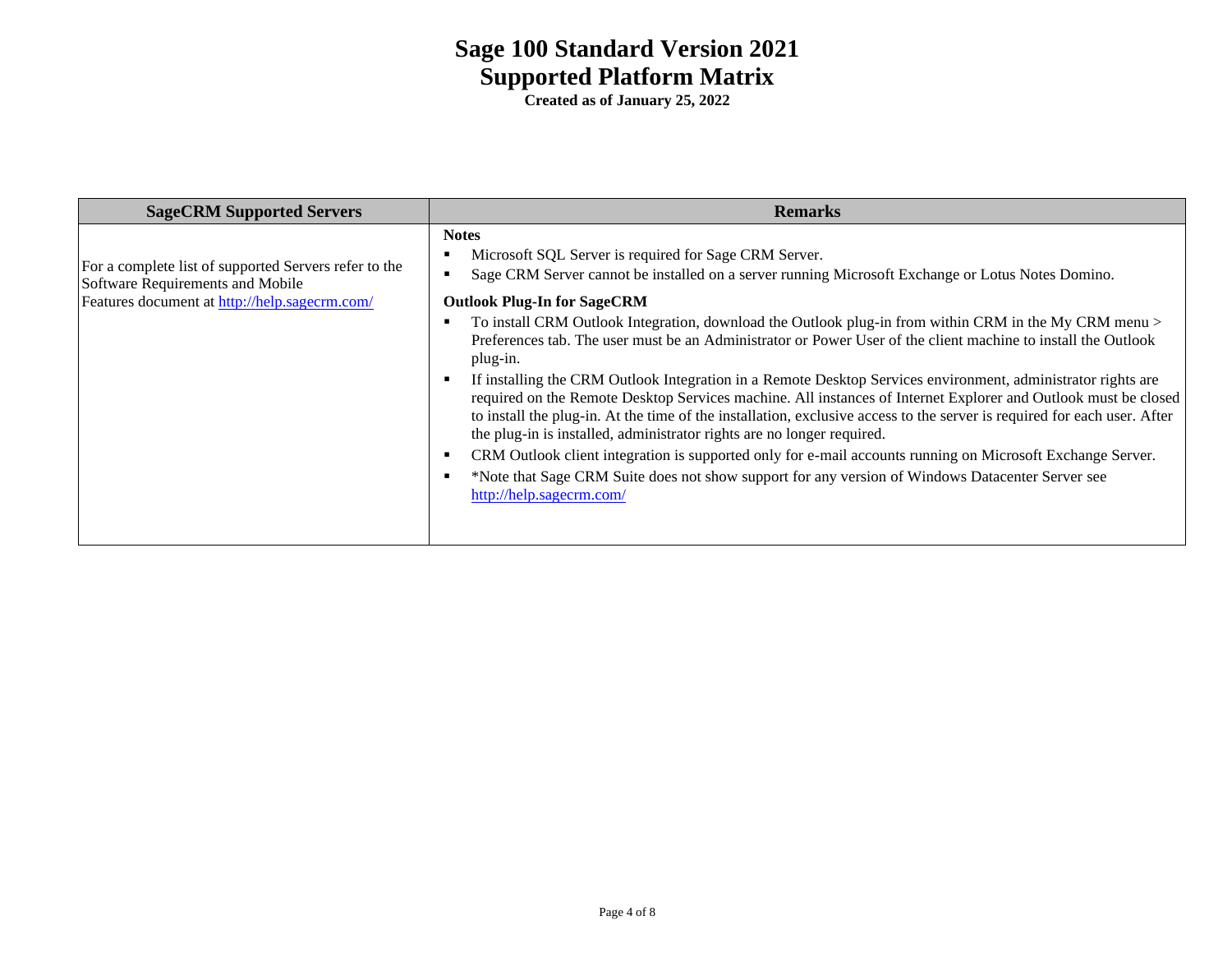**Created as of January 25, 2022**

| <b>Remote Desktop Services/Citrix Supported</b><br><b>Servers</b>                          | <b>Remarks</b>                                                                                                                                                                                                                                                                                                               |
|--------------------------------------------------------------------------------------------|------------------------------------------------------------------------------------------------------------------------------------------------------------------------------------------------------------------------------------------------------------------------------------------------------------------------------|
| Windows Server 2022 Standard and Datacenter<br>Windows Server 2019 Standard and Datacenter | <b>Notes</b><br>Remote Desktop Services is the new name for Terminal Services.<br>Remote Desktop Services or Citrix must be installed on a supported version of Windows Server.<br>л<br>Windows thin clients are supported with Remote Desktop Services and Citrix. For more information, refer<br>л<br>to:www.microsoft.com |
| Windows Server 2016 Standard                                                               | For more information on Remote Desktop Services/Citrix, see the Miscellaneous Notes section in this document.<br>×                                                                                                                                                                                                           |
| Windows Server 2012 R2 (64-bit)<br><b>Standard and Essential</b>                           |                                                                                                                                                                                                                                                                                                                              |
| Windows Server 2012 (64-bit)<br>Standard                                                   | <b>Recommendations</b><br>Sage 100 Standard Server can be installed on the same server as Remote Desktop Services or Citrix, or on a separate<br>$\blacksquare$<br>server. If Sage 100 Standard is installed on a separate server from the Remote Desktop Services/Citrix server, use                                        |
| Citrix Virtual Apps and Desktops                                                           | 100 Mbps or better network components to connect the two servers.                                                                                                                                                                                                                                                            |

#### **Virtual Platforms**

#### **Notes**

- **•** Sage 100 is currently supported on virtual environments where the Virtual Vendor supports the Windows OS that Sage 100 supports.
- All supported Operating Systems listed under the Supported Workstations, Supported Servers and SageCRM Supported Servers sections are supported when hosted on these Citrix virtual platform products.
- Hardware and software requirements (minimum and recommended) for Sage 100 products apply to virtual environments as well.
- Some third-party products might not support the same virtualization platforms as Sage 100 products. For verification, please check with the third-party vendor.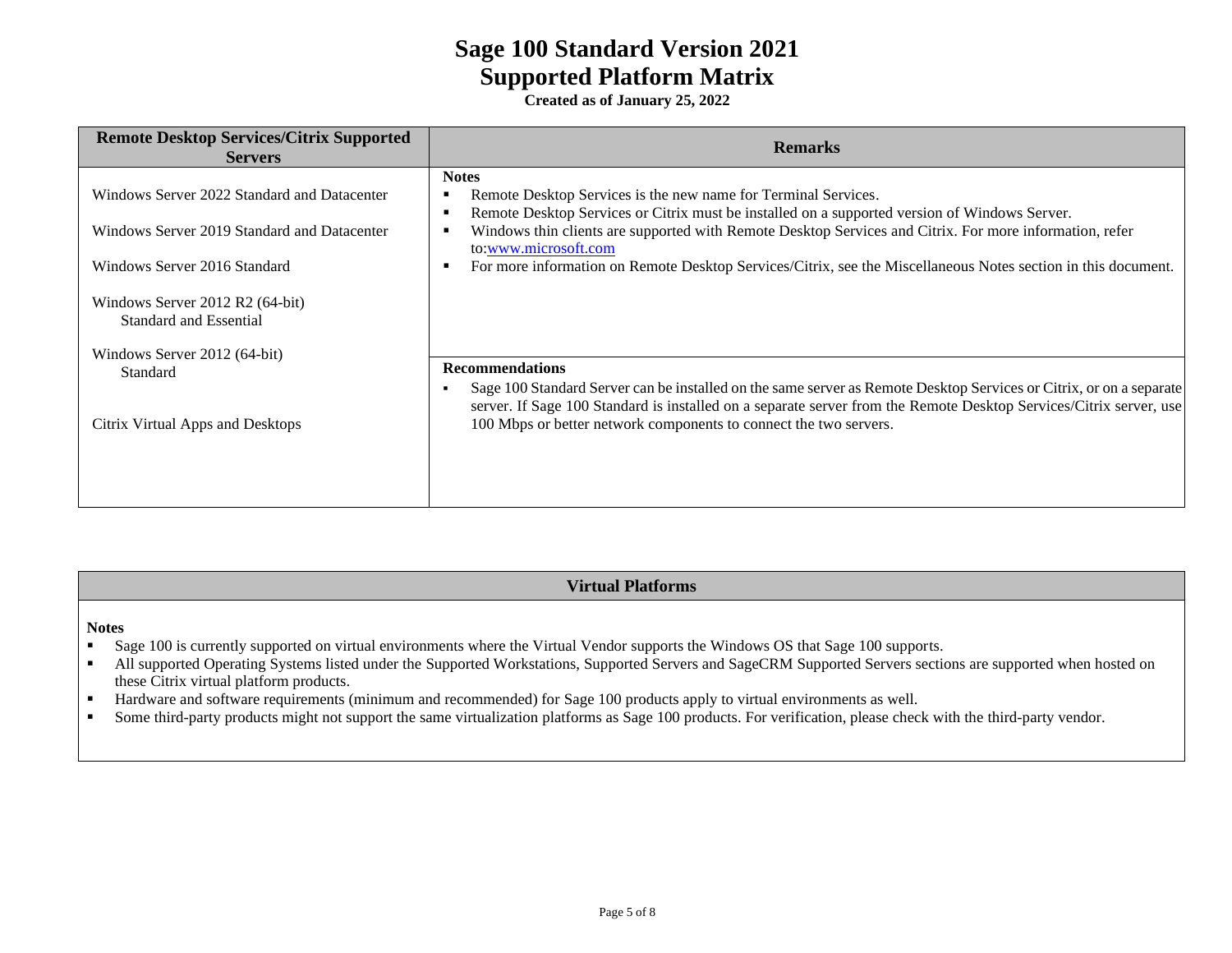### **Sage 100 Standard Version 2021 Supported Platform Matrix Created as of January 25, 2022 Miscellaneous Notes**

- 1. Antivirus software on your workstations and server should be configured to exclude files with the extensions SOA, LIB, M4T, M4L, DD, DDE, and DDF. If antivirus software is configured to scan compressed CAB files, performance issues *may* occur. You *may* want to exclude scanning of CAB files and network drives. Also, you should not have ..\MAS90\\*.\* files on the server scanned simultaneously by multiple instances of antivirus software. Desktop/Home versions of antivirus software that are not supported by the publisher for business use are also not supported by Sage. Desktop/Home versions typically have less configurable options (such as exclusion of file extensions over the network) for tuning the automatic, background, memory resident scans.
- 2. For more information about performance, log on to the Sage Support website at [https://support.na.sage.com/,](https://support.na.sage.com/) and review KB **30079** "Slow Performance when running Sage 100 Standard Version 4.0 across a network". Also, refer to it if you are using Symantec Antivirus Corporate or Enterprise Edition.
- 3. Verify that you install the correct driver for your network adapter card (NIC), and use only high-quality cards. Using an incompatible or outdated driver or a low-quality card can cause serious data corruption issues.
- 4. Always run Workstation Setup after installing, re-installing, or upgrading the Windows operating system, and verify that the Windows printers in Control Panel > Printers are still operational.
- 5. Verify that all hardware involved in running Sage 100 Standard is on your operating system vendor's Hardware Compatibility List. Incompatible hardware can cause severe data corruption. For more information, refer to the Microsoft Hardware Compatibility List at[:https://partner.microsoft.com/en-us/dashboard/hardware/search/cpl](https://partner.microsoft.com/en-us/dashboard/hardware/search/cpl)
- 6. The eBusiness Manager module may have additional separate program fixes for the Web Engine. You should apply the latest Web Engine bundle. Latest program updates can be accessed from **23500** at: <https://support.na.sage.com/>

If third-party enhancements are installed, always contact your development partner to verify compatibility before installing any updates. Some program fixes are specifically excluded from the program fix collection and should be installed only if you are experiencing the problem they address.

- 7. The eBusiness Web Services service can be installed only on a Windows Server platform. For more information, see the *eBusiness Web Services Installation Guide* found by clicking the Documentation link on the Sage 100 Standard Autorun window of the installer.
- 8. Always validate compatibility of development partner enhancements before upgrading.
- 9. Sage is committed to supporting future Microsoft operating systems as they are released to market for all Sage 100 Standard modules; however, Sage does not support beta-level operating systems. As new operating system levels are scheduled for general release, Sage will verify their compatibility, and this document will be updated when Sage's evaluations are completed.
- 10. The Microsoft Fax Services feature provided with Windows Server are supported for Paperless Office and batch faxing. For more information, refer to the Integrated Solutions Compatibility Matrix on the Sage Support website at:<https://support.na.sage.com/>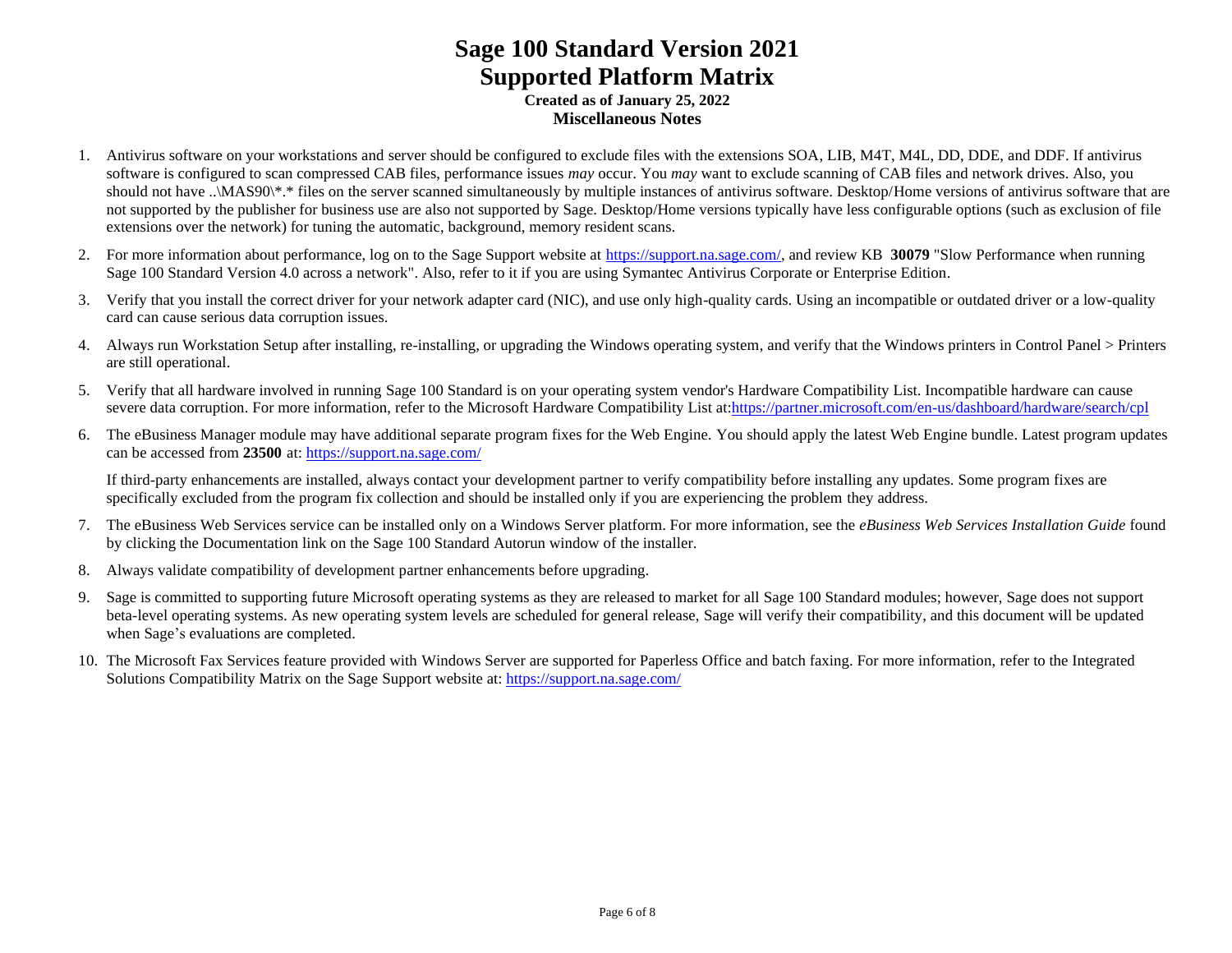| <b>Recommended Minimum System's Hardware Configuration</b>                                        |                                                                                                                             |                              |                                           |  |
|---------------------------------------------------------------------------------------------------|-----------------------------------------------------------------------------------------------------------------------------|------------------------------|-------------------------------------------|--|
|                                                                                                   | Recommended Minimum <sup>1</sup>                                                                                            |                              |                                           |  |
| <b>Single User/Client Workstation</b>                                                             | <b>Processor</b>                                                                                                            | <b>Physical Memory (RAM)</b> | <b>Available Memory (RAM)<sup>2</sup></b> |  |
| Workstation (client) operating system versions not listed in this document will not be supported. |                                                                                                                             |                              |                                           |  |
| Windows 11<br>Pro and Enterprise                                                                  | 1 gigahertz (GHz) or faster with<br>2 or more cores on a <b>compatible</b><br>64-bit processor or System on a<br>Chip (SoC) | 4 GB                         | 512 MB                                    |  |
| Windows $10(32 \text{ and } 64-\text{bit})$<br>Pro and Enterprise                                 | Intel Core 2 Duo                                                                                                            | $3$ GB                       | 512 MB                                    |  |
| Windows 8.1 (32 and 64-bit)<br>Pro and Enterprise                                                 | Intel Core 2 Duo                                                                                                            | 3 GB                         | 512 MB                                    |  |
| <b>Network Bandwidth (for multi-user systems)</b>                                                 | <b>Recommended Minimum</b>                                                                                                  |                              |                                           |  |
|                                                                                                   | 100 Base-T $-$ 100 Mbps at Full Duplex                                                                                      |                              |                                           |  |

<sup>&</sup>lt;sup>1</sup>The recommended minimum is designed to ensure the systems used for Sage 100 Standard are capable of providing adequate performance with a standard complement of normally installed applications, such as virus protection software.

<sup>&</sup>lt;sup>2</sup> Regardless of the recommended minimum specified above, users should check the available memory on the workstation prior to installing Sage 100 Standard and use the Windows Task Manager to check the Available Physical Memory on the Performance tab. A minimum of 256 MB of physical RAM should be available to Sage 100 Standard when all other applications that will be used with Sage 100 Standard are loaded. Sage cannot guarantee acceptable performance when running Sage 100 Standard concurrently with other applications that consume system resources required for Sage 100 Standard to perform at an optimum level.

<sup>© 2022-2023</sup> The Sage Group plc or its licensors. All rights reserved. Sage, Sage logos, and Sage product and service names mentioned herein are the trademarks of The Sage Group plc or its licensors. All other trademarks are the property of their respective owners. Business Objects® and the Business Objects logo, BusinessObjects®, and Crystal Reports® are trademarks or registered trademarks of Business Objects Software Ltd. in the United States and in other countries. Business Objects is an SAP company.

Microsoft® and Microsoft SQL Server® are either registered trademarks or trademarks of the Microsoft Corporation in the United States and/or in other countries. The names of all other products and services are property of their respective owners.